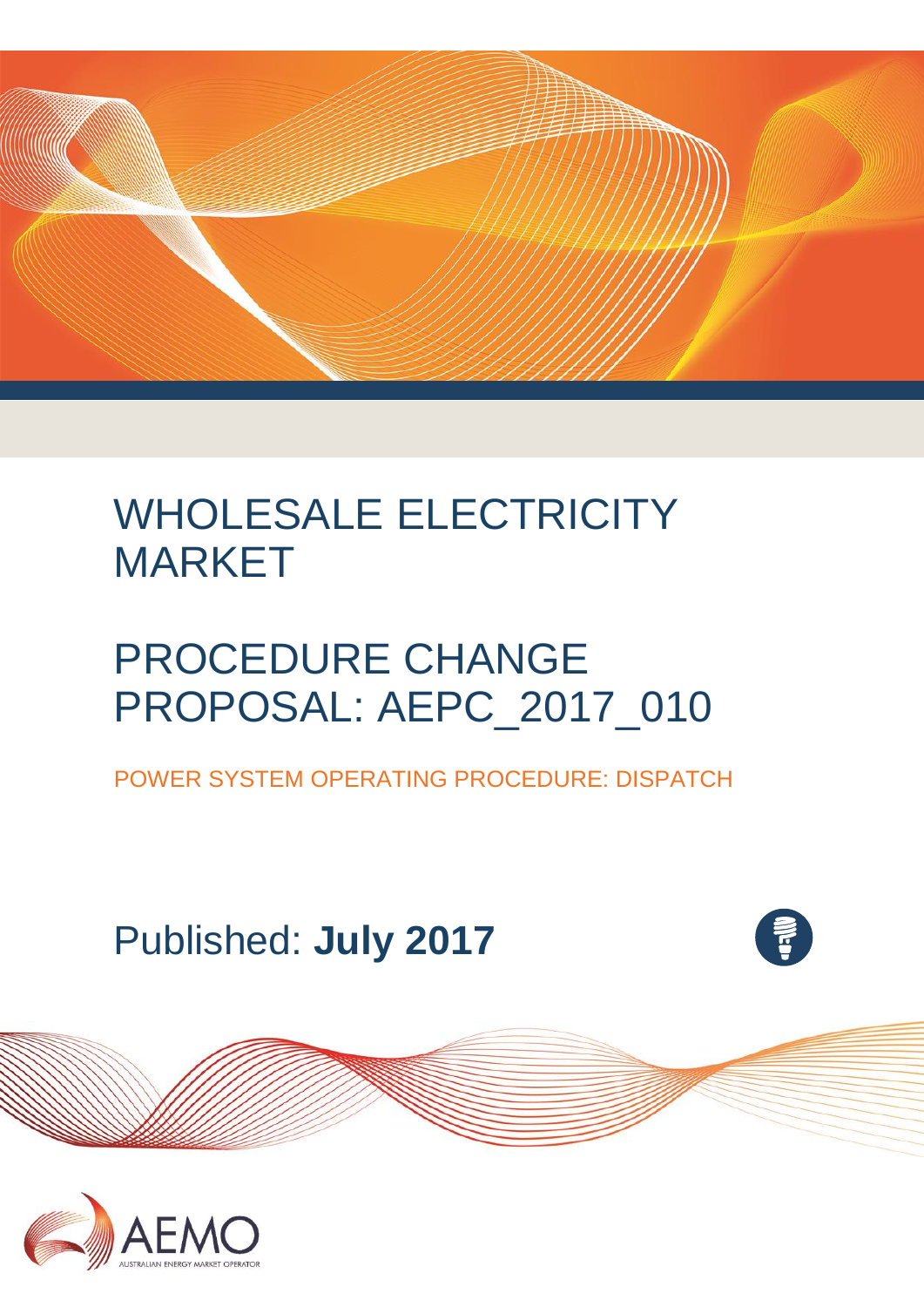



© 2017 Australian Energy Market Operator Limited. The material in this publication may be used in accordance with the [copyright permissions on AEMO's website.](http://aemo.com.au/Privacy_and_Legal_Notices/Copyright_Permissions_Notice)

Australian Energy Market Operator Ltd ABN 94 072 010 327 [www.aemo.com.au](http://www.aemo.com.au/) [info@aemo.com.au](mailto:info@aemo.com.au)

NEW SOUTH WALES QUEENSLAND SOUTH AUSTRALIA VICTORIA AUSTRALIAN CAPITAL TERRITORY TASMANIA WESTERN AUSTRALIA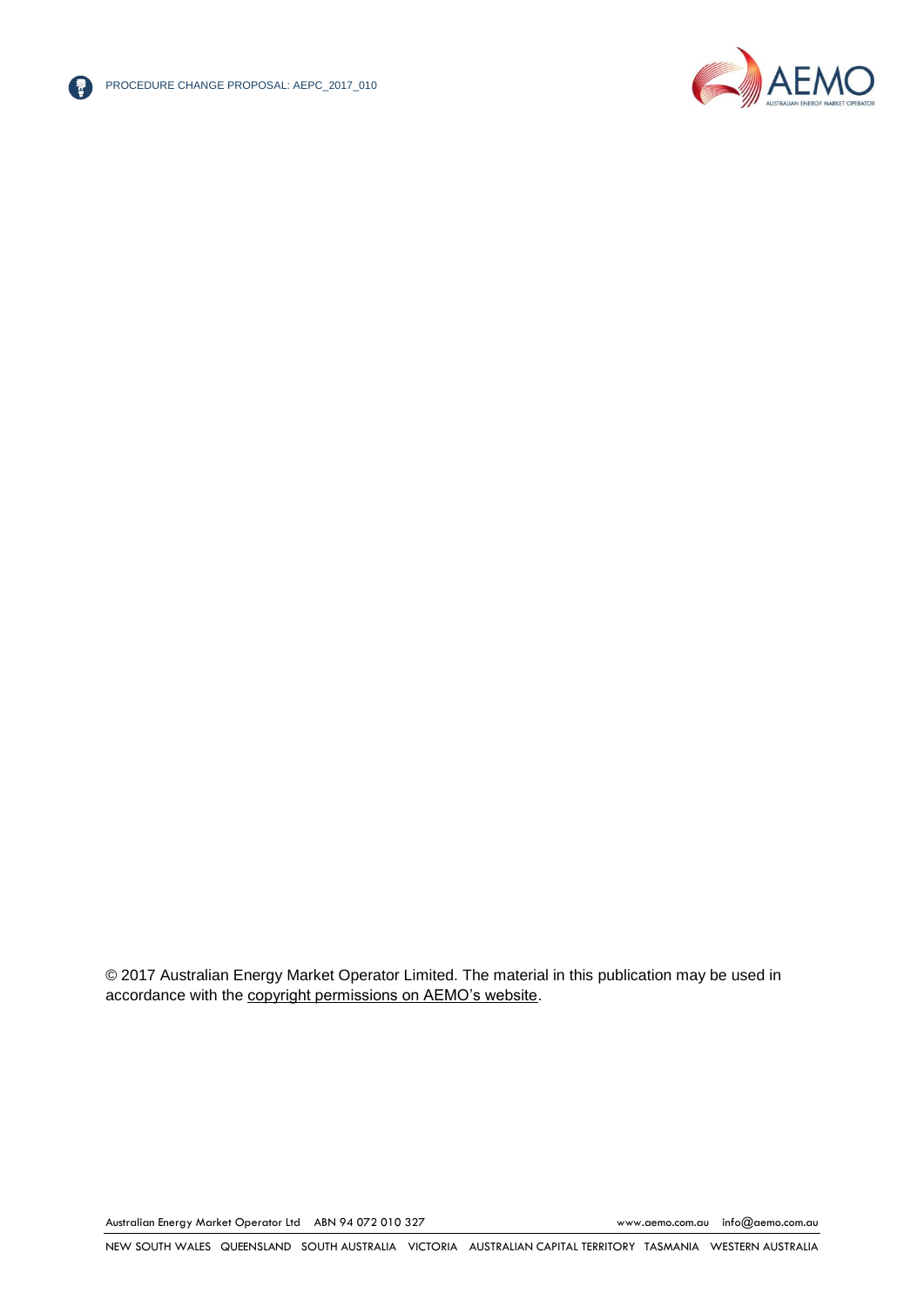

# <span id="page-2-0"></span>EXECUTIVE SUMMARY

The publication of this Procedure Change Proposal and accompanying call for submissions commences the Procedure Change Process conducted by AEMO to consider a proposed revised Power System Operating Procedure: Dispatch under the Wholesale Electricity Market Rules (WEM Rules).

The proposed revised Power System Operating Procedure is required by clauses 7.6.10A and 7.13.5 of the WEM Rules, which commence on 1 October 2017 and which require AEMO to include the process for Market Participants who have been assigned Demand Side Management (DSM) Capacity Credits to provide AEMO with their consumption information as well as the process for AEMO to calculate how much each Demand Side Programmes was instructed to reduce consumption.

AEMO proposes to update the Procedure to increase clarity and update to the current format, and reflect the amendments to the WEM Rules gazetted by the Minister for Energy on 31 May 2016, the last of which will commence on 1 October 2017.

This Procedure Change Proposal includes this document, which outlines the reason for the proposed amendments to the Market Procedure, and the proposed Market Procedure itself, which is available at:

[http://www.aemo.com.au/Stakeholder-Consultation/Consultations/AEPC\\_2017\\_10.](http://www.aemo.com.au/Stakeholder-Consultation/Consultations/AEPC_2017_10)

AEMO invites stakeholders to suggest alternative options or drafting where they consider that these would improve the procedure or better meet the Wholesale Market Objectives in section 122(2) of the *Electricity Industry Act 2004* (Electricity Industry Act) (and clause 1.2.1 of the WEM Rules).

Stakeholders are invited to submit written responses on the proposed Power System Operating Procedure by 5.00 pm Australian Western Standard Time (AWST) on 18 August 2017, in accordance with the call for submissions published with this Procedure Change Proposal.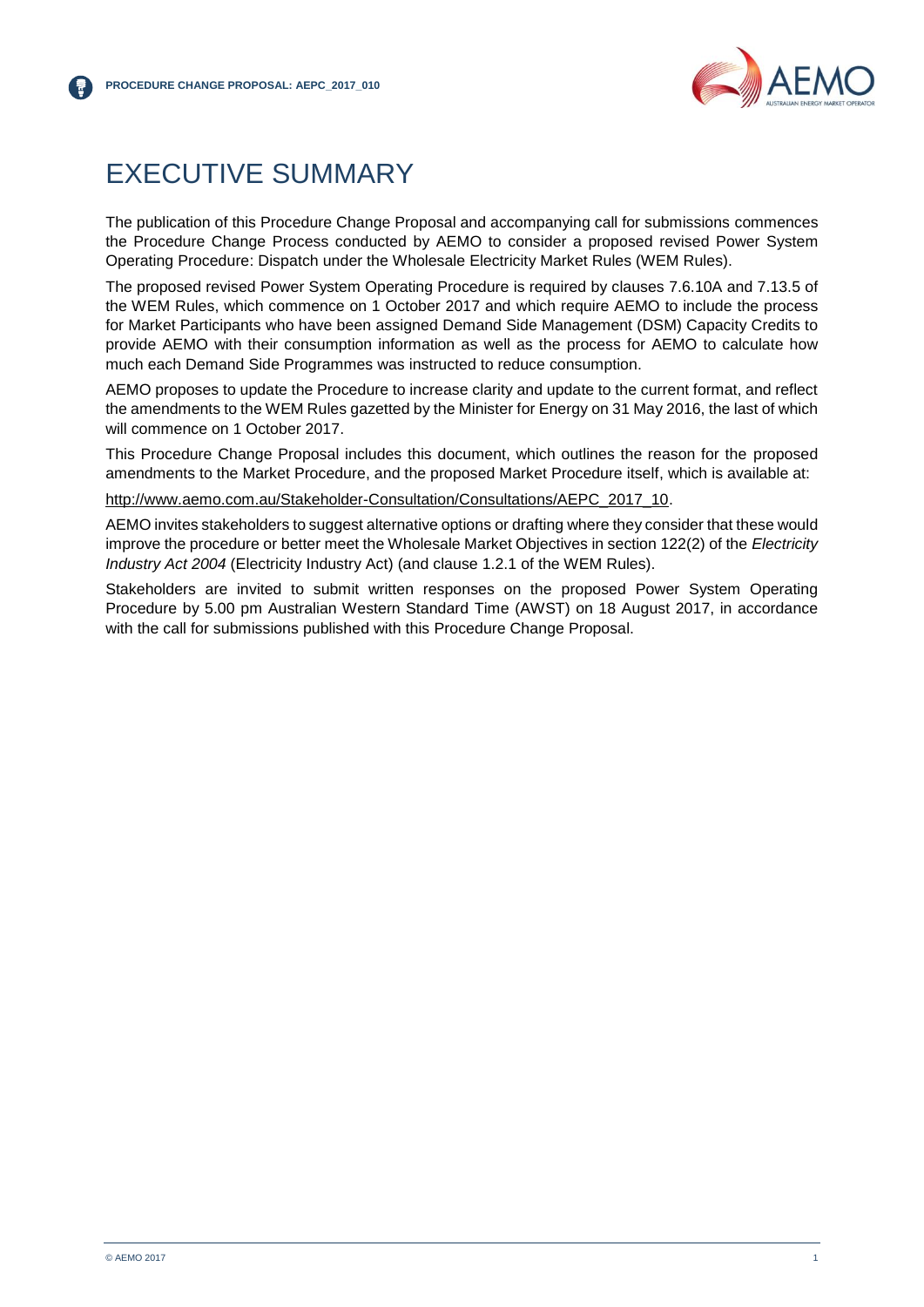

# **CONTENTS**

| <b>EXECUTIVE SUMMARY</b> |                                                                          |                |
|--------------------------|--------------------------------------------------------------------------|----------------|
| $\mathbf{1}$ .           | <b>PROCEDURE CHANGE PROCESS</b>                                          | 3              |
| 2.                       | <b>BACKGROUND</b>                                                        | 4              |
| 2.1                      | <b>Regulatory requirements</b>                                           | $\overline{4}$ |
| $2.2^{\circ}$            | Context for this consultation                                            | 4              |
| 3 <sub>1</sub>           | <b>PROPOSED PROCEDURE CHANGE</b>                                         | 5              |
| 3.1                      | Detail of the proposed procedure change                                  | 5              |
| 3.2                      | Proposed drafting                                                        | 5              |
| 3.3                      | Consultation to date                                                     | 5              |
| 3.4                      | Consistency with WEM Rules, Electricity Industry Act and WEM Regulations | 5              |
| 3.5                      | Consistency with Wholesale Market Objectives                             | 5              |
| 4.                       | <b>CONSULTATION PROCESS</b>                                              | 6              |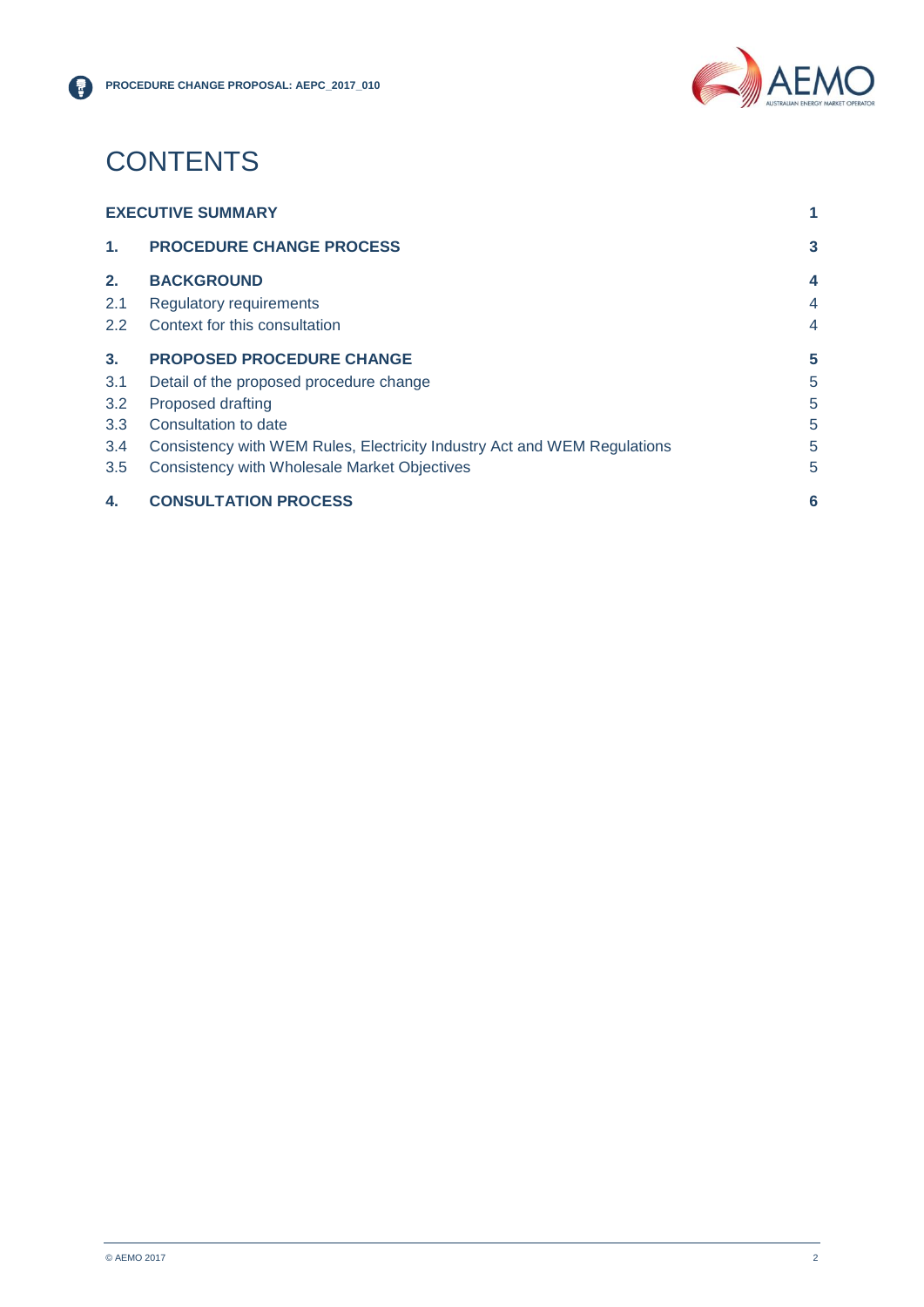

# <span id="page-4-0"></span>1. PROCEDURE CHANGE PROCESS

Section 2.10 of the WEM Rules outlines the Procedure Change Process.

AEMO may initiate the Procedure Change Process in respect of Market Procedures (including Power System Operation Procedures and the Monitoring and Reporting Protocol) for which it is responsible, by developing a Procedure Change Proposal. Rule Participants may notify AEMO where they consider an amendment or replacement of an AEMO Market Procedure would be appropriate (Clauses 2.10.1 and 2.10.2).

If an Amending Rule requires AEMO to develop new Market Procedures or amend or replace existing Market Procedures, then AEMO is responsible for the development, amendment or replacement of Market Procedures to comply with the Amending Rule (Clause 2.10.3).

Under clause 2.9.3 of the WEM Rules, Market Procedures:

- (a) must:
	- i. be developed, amended or replaced in accordance with the process in the WEM Rules;
	- ii. be consistent with the Wholesale Market Objectives; and
	- iii. be consistent with the WEM Rules, the Electricity Industry Act and the WEM Regulations; and
- (b) may be amended or replaced in accordance with section 2.10 of the WEM Rules and must be amended or replaced in accordance with section 2.10 of the WEM Rules, where a change is required to maintain consistency with Amending Rules.

The Wholesale Market Objectives are:

- (a) to promote the economically efficient, safe and reliable production and supply of electricity and electricity related services in the South West interconnected system;
- (b) to encourage competition among generators and retailers in the South West interconnected system, including by facilitating efficient entry of new competitors;
- (c) to avoid discrimination in that market against particular energy options and technologies, including sustainable energy options and technologies such as those that make use of renewable resources or that reduce overall greenhouse gas emissions;
- (d) to minimise the long-term cost of electricity supplied to customers from the South West interconnected system; and
- (e) to encourage the taking of measures to manage the amount of electricity used and when it is used.

AEMO has published this Procedure Change Proposal in accordance with the Procedure Change Process in clause 2.10 of the WEM Rules.

AEMO's indicative timeline for this consultation is outlined below. Dates may be adjusted depending on the number and complexity of issues raised in submissions and any meetings with stakeholders.

| <b>Process Stage</b>                                     | Indicative date       |
|----------------------------------------------------------|-----------------------|
| <b>Procedure Change Proposal published</b>               | 21 July 2017          |
| Submissions due on Procedure Change Proposal             | <b>18 August 2017</b> |
| <b>Procedure Change Report published</b>                 | 28 September 2017     |
| <b>Proposed commencement of revised Market Procedure</b> | 1 OCtober 2017        |

Prior to the submissions due date, stakeholders may request a meeting with AEMO to discuss the issues and proposed changes raised in this Procedure Change Proposal.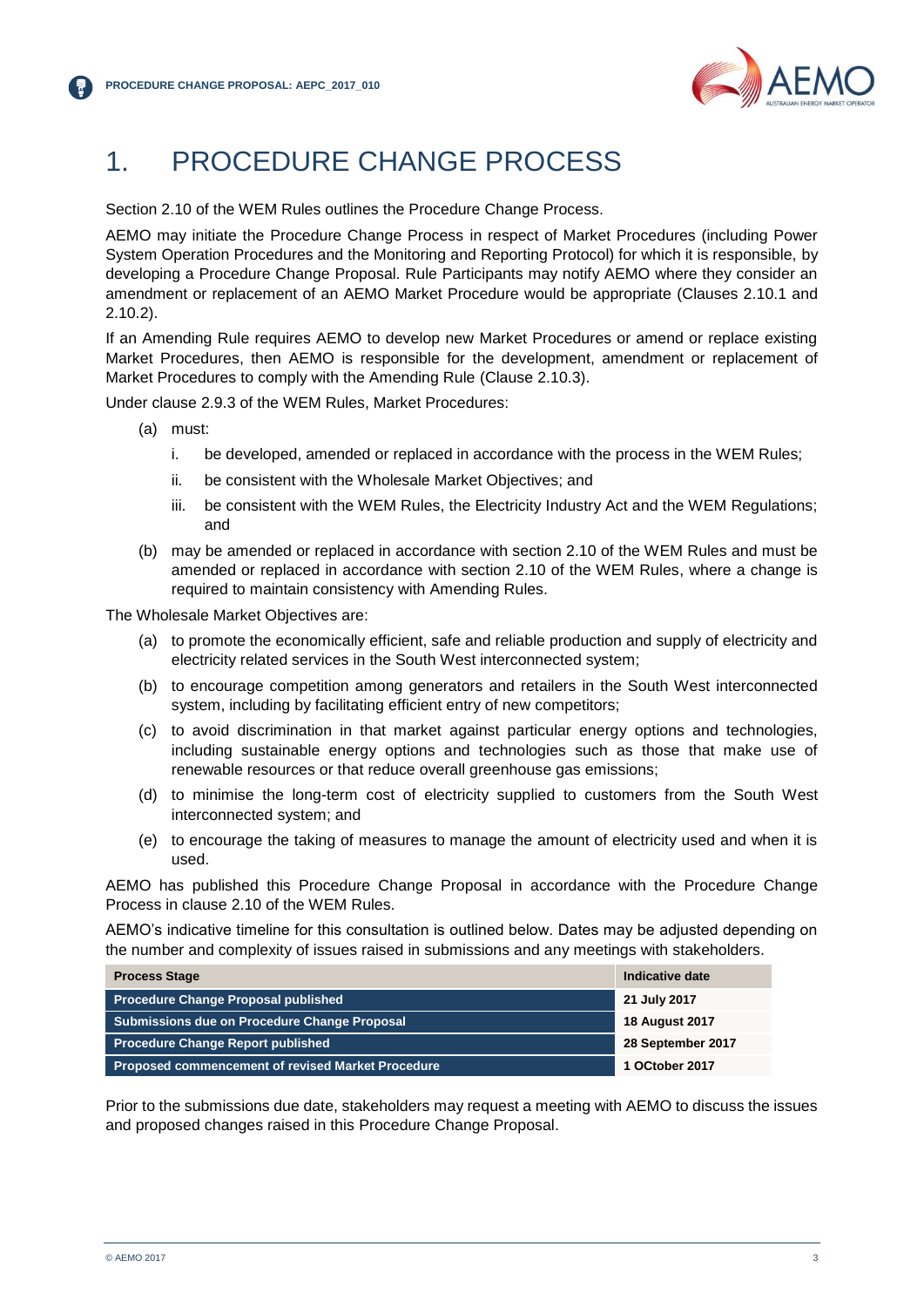

# <span id="page-5-0"></span>2. BACKGROUND

#### <span id="page-5-1"></span>**2.1 Regulatory requirements**

Clause 7.6.10A of the WEM Rules, which commence on 1 October 2017, provides that:

*7.6.10A. System Management must develop a Power System Operation Procedure documenting the manner and time in which the obligation in clause 7.6.10 is to be complied with, including how consumption is to be measured or estimated.*

*7.13.5. System Management must—*

*(a) for the purposes of clause 7.13.1(eG) calculate, for each Demand Side Programme for each Trading Interval, the amount, in MWh, by which the Facility was requested by the applicable Dispatch Instruction to decrease its consumption for the Trading Interval, which amount—*

*i. must be measured as a requested decrease from the Facility's Relevant Demand (and so must not include any amount above the Relevant Demand);* 

*ii. must not assume a ramp rate faster than was requested in the Dispatch Instruction;* 

*iii. must not include any Further DSM Consumption Decrease; and* 

*iv. must not take account of the Facility's actual performance in response to the Dispatch Instruction; and* 

*(b) develop a Power System Operating Procedure that details how it will calculate the amount in clause 7.13.5(a).*

The proposed Power System Operating Procedure would be the eighth version of this Procedure. AEMO proposes to commence the revised procedure on 1 October 2017 in line with the commencement of the relevant WEM Rules

### <span id="page-5-2"></span>**2.2 Context for this consultation**

On 31 May 2016, the Minister for Energy gazetted amendments to the WEM Rules related to the Reserve Capacity Mechanism.<sup>1</sup> The Final Report<sup>2</sup> indicated these reforms addressed the problem of excess capacity in the South West Interconnected System (SWIS) by making the Reserve Capacity Mechanism more responsive to market conditions; that is, more responsive to the level of capacity in the market relative to the Reserve Capacity Requirement. There were four principal elements of the reforms:

- 1. Adoption of a three-year ahead auction as the basis for procurement and pricing of capacity, following a period of transition.
- 2. Changes to the capacity price formula for a transition period prior to the auction, that involves maintaining the existing administered price mechanism but with a steeper pricing curve and a different pricing arrangement for demand side management capacity.
- 3. Implementation of measures to harmonise demand side management availability requirements with requirements for conventional generators.
- 4. Stronger commercial incentives for all forms of capacity to be made available for dispatch.

l <sup>1</sup> See Government Gazette No.89 dated 31 May 2016, *Electricity Industry (Commencement of Electricity Industry (Wholesale Electricity Market) Amendment Regulations) Order 2016*.

April 2016, Public Utilities Office, "Final Report: Reforms to the Reserve Capacity Mechanism". Available at: http://www.finance.wa.gov.au/cms/uploadedFiles/Public\_Utilities\_Office/Electricity\_Market\_Review/Reforms-to-the-Reserve-Capacity-Mechanism-Final-Report.pdf.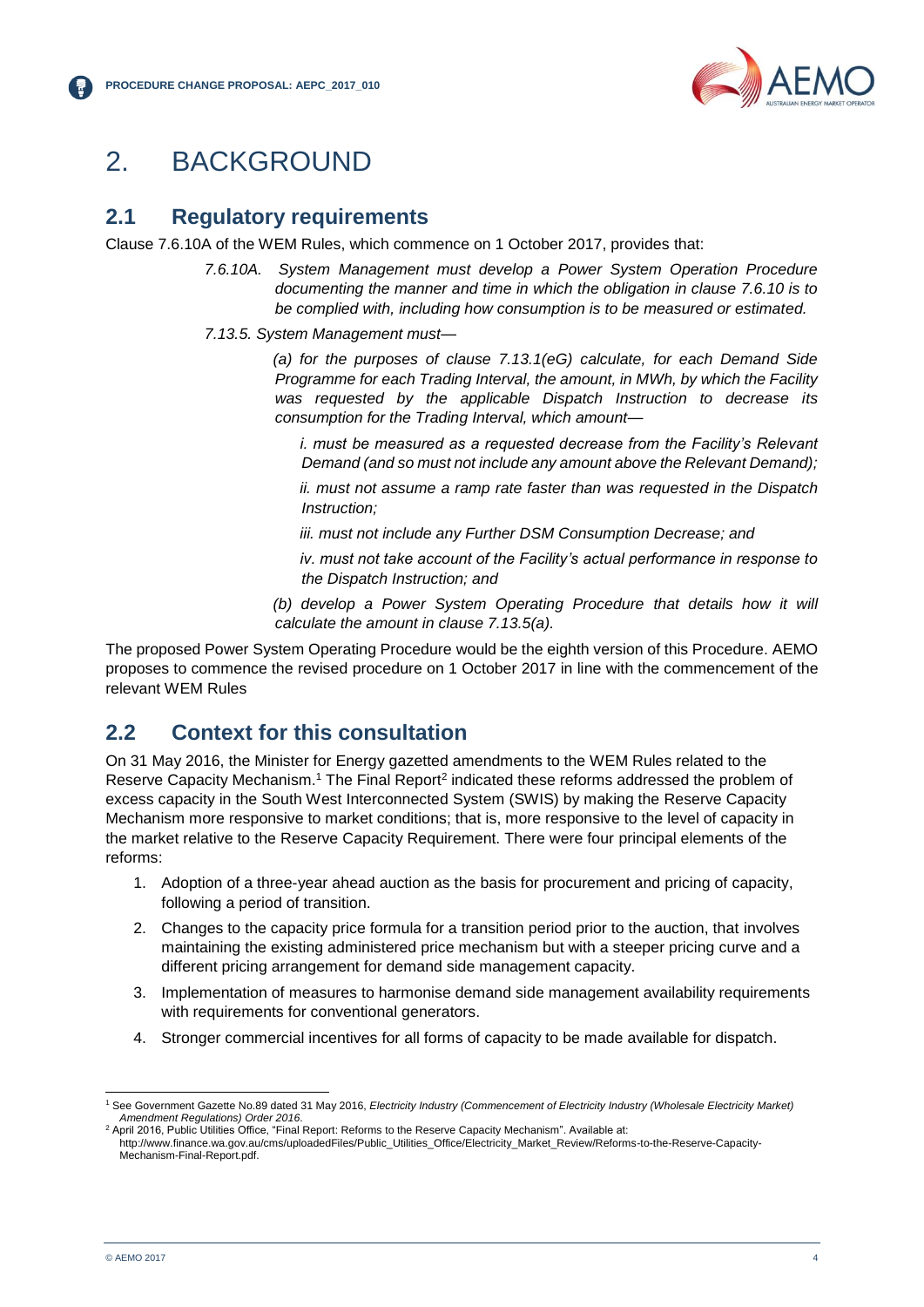

# <span id="page-6-0"></span>3. PROPOSED PROCEDURE CHANGE

#### <span id="page-6-1"></span>**3.1 Detail of the proposed procedure change**

AEMO proposes to update the Procedure to:

- Increase clarity and update to the current format.
- Reflect the amendments to the WEM Rules that were gazetted by the Minister for Energy on 31 May 2016, the last of which will commence on 1 October 2017.

#### <span id="page-6-2"></span>**3.2 Proposed drafting**

AEMO has published a draft of the proposed Market Procedure: Dispatch for consultation, which is available at: [http://www.aemo.com.au/Stakeholder-Consultation/Consultations/AEPC\\_2017\\_10.](http://www.aemo.com.au/Stakeholder-Consultation/Consultations/AEPC_2017_10) AEMO has also provided a marked-up version of the revised Procedure.

### <span id="page-6-3"></span>**3.3 Consultation to date**

A draft version of the Market Procedure was presented at the WEM AEMO Procedure Change Working Group (WEM APCWG) meeting held on 18 July 2017. Details of this forum are available at: http://aemo.com.au/Stakeholder-Consultation/Industry-forums-and-working-groups/WA-Forums/WEM-APCWG.

Minor changes to improve clarity were recommended by stakeholders. Stakeholders were advised of document format and numbering changes to match Market Procedure standards. These minor changes have been incorporated into the proposed Market Procedure that forms part of this Procedure Change Proposal.

#### <span id="page-6-4"></span>**3.4 Consistency with WEM Rules, Electricity Industry Act and WEM Regulations**

The proposed revised WEM Market Procedure has been reviewed as a whole by AEMO to ensure compliance with the relevant provisions in the:

- Electricity Industry Act.
- WEM Regulations.
- WEM Rules.

#### <span id="page-6-5"></span>**3.5 Consistency with Wholesale Market Objectives**

The steps outlined in this revised Power System Operating Procedure describe the process for Market Participants who have been assigned DSM Capacity Credits to provide AEMO with their consumption information. The steps further describe how AEMO will determine the amount by which each DSP has been instructed to reduce their consumption.

AEMO considers that the steps are drafted in a way that does not change the objectives of the Market Rules. As a result, AEMO considers that the revised Procedure, as a whole, is consistent with the Wholesale Market Objectives.